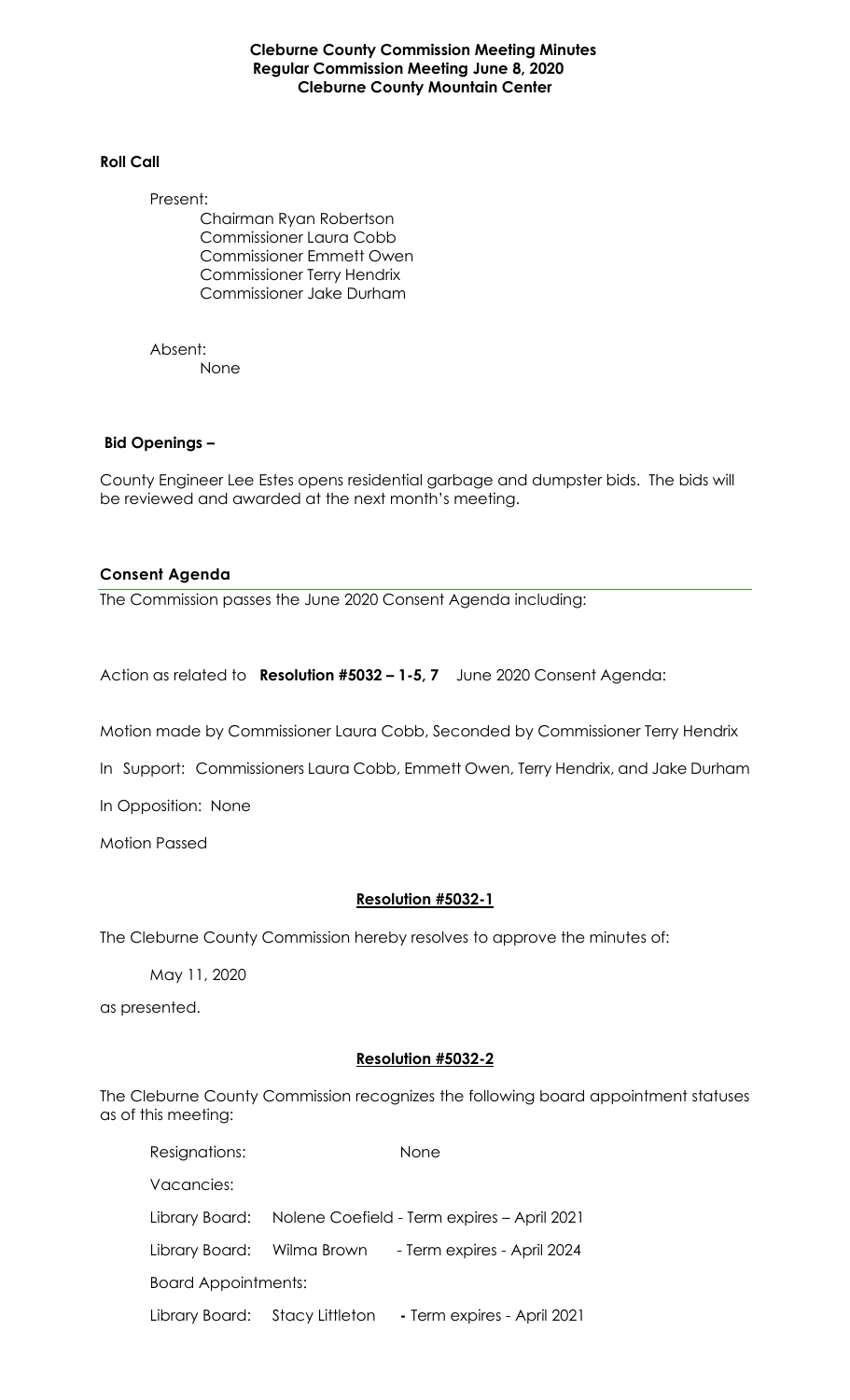### **Resolution #5032-3**

Whereas, the Cleburne County Commission has resumed responsibility for the E911 Department; and

Whereas, upon making this transition, it has become necessary to include said department in the Grievance Committee membership.

Therefore, the Cleburne County Commission rescinds Resolution #4895-4, and reimplements the previously established Grievance Committee appointee procedures as defined by the Personnel Policies and Procedures adopted February 2016.

#### **Resolution #5032-4**

Whereas, the AVENU Insights & Analytics, LLC has presented the Tobacco Tax Revenue Enhancement Agreement for renewal and for successive three (3) years term.

Therefore, the Cleburne County Commission hereby resolves to approve the contract and authorize the County Administrator to sign.

#### **Resolution #5032-5**

Whereas, the Cleburne County Commission has been approached by East Alabama about purchasing a Dodge Minivan for the Transportation Department; and

Whereas, a van is much more efficient and affordable for our small County.

Therefore, the Cleburne County Commission allocates up to \$8000 toward the purchase and authorizes the County Administrator to increase the Transportation Budget as needed for this purchase and to sign the supporting documents.

# **Resolution #5032-7**

Whereas, the Cleburne County Commission must from time to time reevaluate the needs of the County departments and make adjustments that best position the County to solicit qualified applicants for the responsibilities at hand; and

Whereas, the Cleburne County Human Resource Officer and the County Engineer have proposed changes to the organizational chart and the supporting job descriptions; and

Whereas, the Cleburne County Commission has reviewed the proposed changes and the associated costs.

Therefore, the Cleburne County Commission authorizes the Human Resource Officer to implement the attached changes and to work with the County Administrator to ensure sufficient funds are available before advertising and hiring the newly created positions.

**New Business:**

A. Continue additional pay for Board of Registrars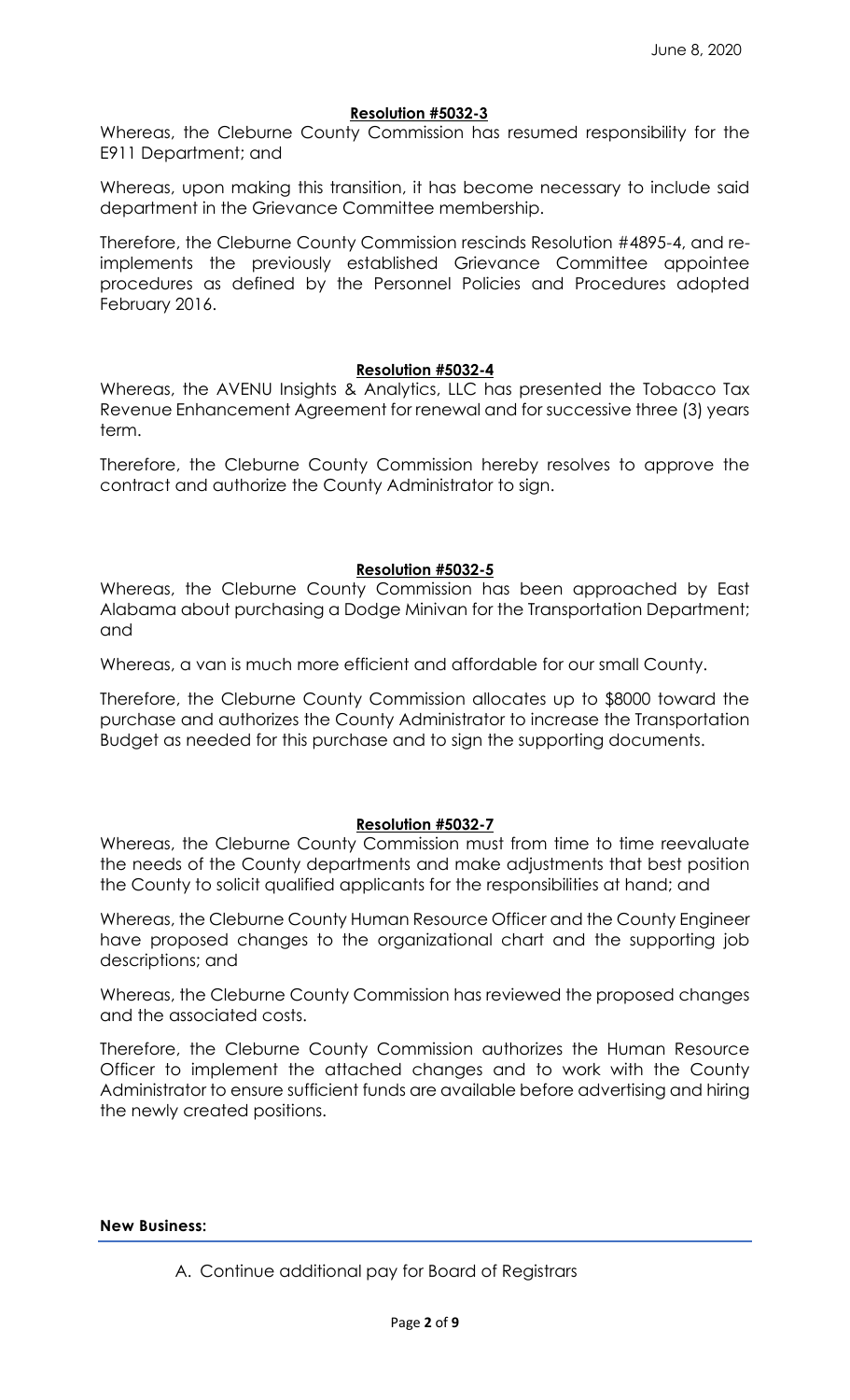Action as related to **Resolution #5033** Continue additional pay for Board of **Registrars** 

Motion made by Commissioner Emmett Owen, Seconded by Commissioner Laura Cobb

In Support: Commissioners Laura Cobb, Emmett Owen, Terry Hendrix, and Jake Durham

In Opposition: None

Motion Passed

#### **Resolution #5033**

Whereas, the Cleburne County Commission has been notified that the 1969 Act that required that the Board of Registrar's employees should be paid an additional \$5.00 per day from the General Fund is no longer effective, and

Whereas, the Commission believes the additional pay is necessary to continue efficient operations of the office.

Therefore, the Cleburne County Commission authorizes the Human Resource Officer to continue paying the additional \$5.00 per day worked.

B. Amend Hazard Pay Policy

Action as related to **Resolution #5034** Amend Hazard Pay Policy

Motion made by Commissioner Laura Cobb, Seconded by Commissioner Terry **Hendrix** 

Motion to table resolution until July meeting

The following is a resolution to Amend Hazard Pay policy that the Commission is proposing for adoption.

Whereas, the Cleburne County Commission has previously adopted a Hazardous Duty Compensation policy; and

Whereas, the Commission has approved the amended organizational chart for the Engineer's Department.

Therefore, the Cleburne County Commission approves the following updated Hazardous Duty Compensation Policy:

| <b>County Position</b> | Hourly allowance |
|------------------------|------------------|
|                        |                  |
| Operator 1             | \$.50            |
| Operator 2             | \$.75            |
|                        |                  |
| R&B Tech 1             | \$.75            |
| R&B Tech 2             | \$1.00           |
|                        |                  |
| Correctional Officer   | \$.50            |
| <b>Sheriff Deputy</b>  | \$1.00           |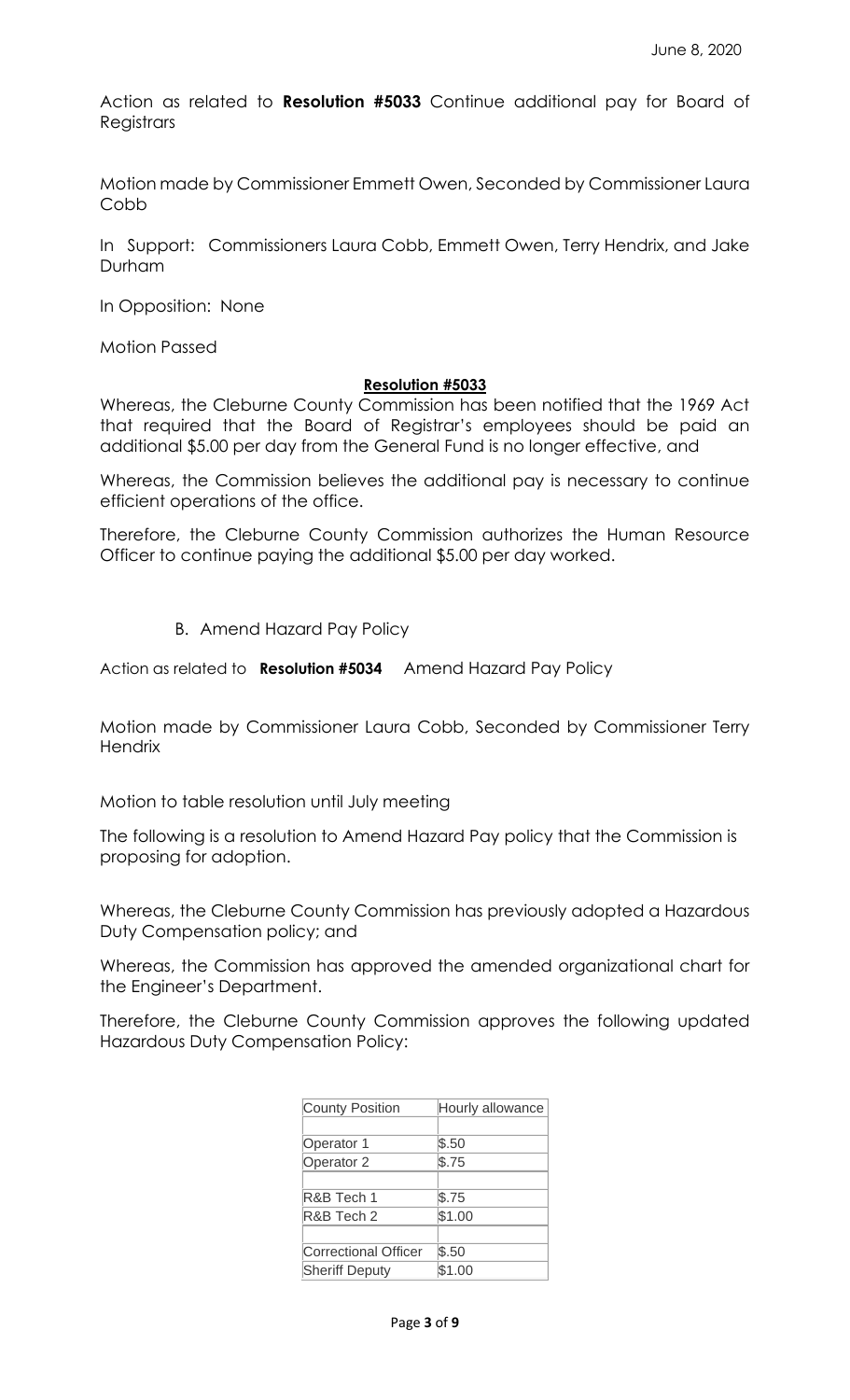County Engineer Lee Estes asks to add his foreman positions to the list.

County Attorney Jason Odom advises that this will a require a review of all county positions as the COVID-19 has created different concerns. He suggests that the foreman positions may need to be changed to operators if the primary responsibility is operating equipment.

Commissioner Terry Hendrix makes a motion to table until the July meeting for more research. Commissioner Laura Cobb seconds the motion.

In Support: Commissioners Laura Cobb, Emmett Owen, Terry Hendrix, and Jake Durham

In Opposition: None

Motion Passed

# **Resolution #5034**

The proposed resolution to Amend Hazard Pay policy will table until the July 2020 meeting.

C. Water Grant

Action as related to **Resolution #5035** Water Grant

Motion made by Commissioner Laura Cobb, Seconded by Commissioner Terry **Hendrix** 

In Support: Commissioners Laura Cobb, Emmett Owen, Terry Hendrix, and Jake Durham

In Opposition: None

Motion Passed

# **Resolution #5035**

WHEREAS, Cleburne County Commission in Cleburne County, Alabama wishes to make application to the Alabama Department of Economic and Community Affairs for FY 2020 Community Development Block Grant County Fund Assistance for the Cleburne County Water Authority to conduct a water system extension: and

WHEREAS, the Cleburne County Commission, Alabama will submit an application to the Alabama Department of Economic and Community Affairs (ADECA) for grant assistance through the Community Development Block Grant (CDBG) program; and

WHEREAS, per ADECA application guidelines, the Cleburne County Water Authority will submit a 10% local match: and

NOW, THEREFORE, BE IT RESOLVED that the Cleburne County Water Authority, Alabama will submit a local match of 10% of the total project cost for this grant program

BE IT FURTHER RESOLVED that any designated chairman/commissioner authorized to execute all necessary documentation and certifications required for submission of the before mentioned CDBG application and to submit said application to ADECA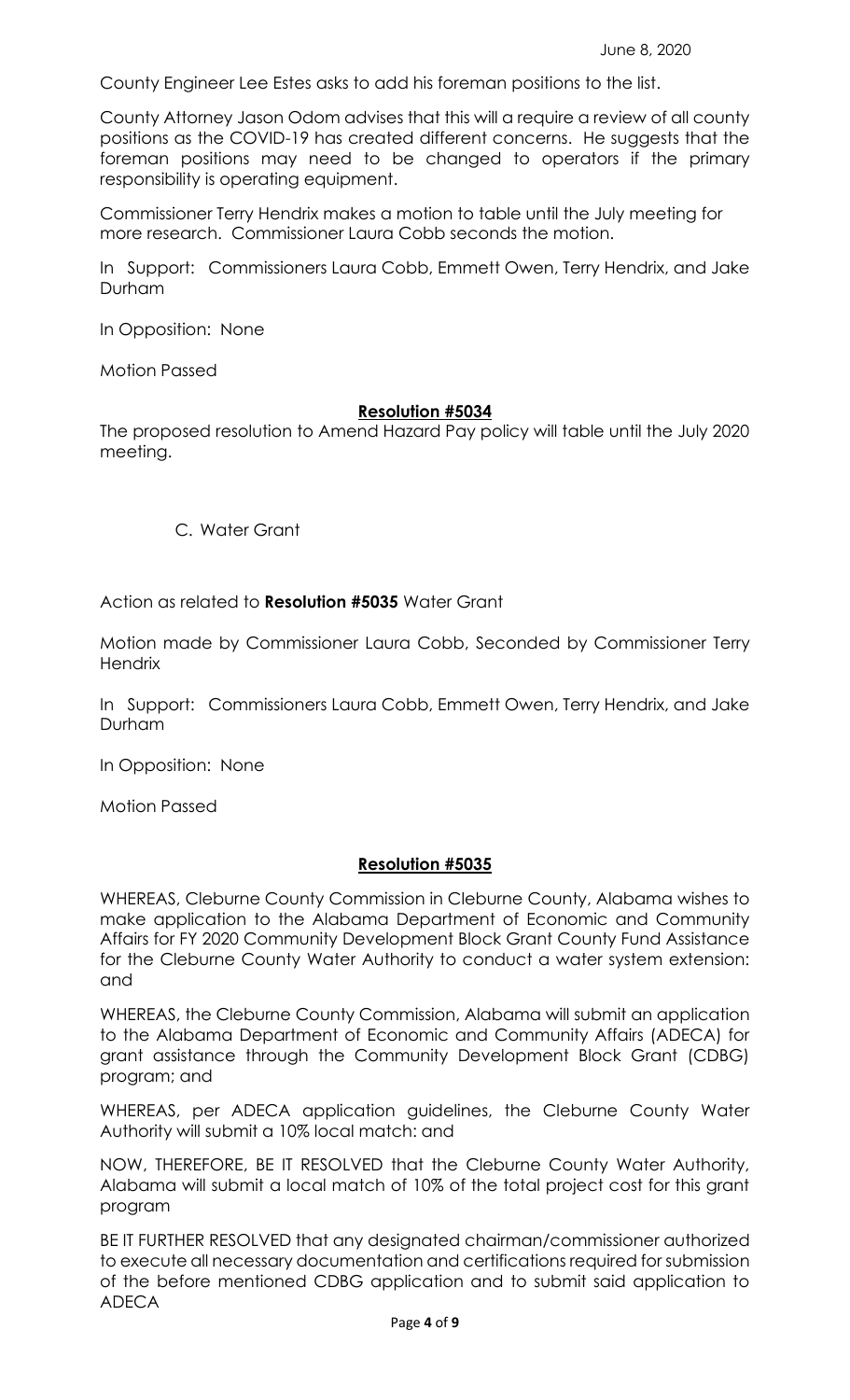# D. Extend COOP

Action as related to **Resolution #5036** Extend COOP

Motion made by Commissioner Laura Cobb, Seconded by Commissioner Terry **Hendrix** 

In Support: Commissioners Laura Cobb, Emmett Owen, Terry Hendrix, and Jake Durham

In Opposition: None

Motion Passed

#### **Resolution #5036**

Whereas, the Commission has previously passed a Continuity of Operations Plan for the duration of the State of Emergency declared as a result of the COVID-19 situation or until the June meeting, whichever comes first; and

Whereas, we have reached the June meeting and the State of Emergency is still active.

Therefore, the Cleburne County Commission extends the Continuity of Operations Plan for the duration of the Local State of Emergency, or the Commission's July meeting, whichever comes first.

# E. Temporary Employee

Action as related to **Resolution #5037** Temporary Employee

Motion made by Commissioner Emmett Owen, Seconded by Commissioner Terry **Hendrix** 

In Support: Commissioners Laura Cobb, Emmett Owen, Terry Hendrix, and Jake Durham

In Opposition: None

Motion Passed

# **Resolution #5037**

Whereas, the Cleburne County Commission must re-evaluate the needs of the departments from time to time; and

Whereas, the SEP grant has required the Maintenance Worker to focus his time primarily on the replacement of lighting; and

Whereas, the run-off election is fast approaching, and the Maintenance Department plays a key role in supplying the vote houses with the election equipment; and

Whereas, the part-time custodian position is vacant.

Therefore, the Cleburne County Commission eliminates the part-time custodian position for the remainder of fiscal year 2020 and authorizes the Human Resource Officer to create and advertise for the position of Temporary Seasonal Laborer to assist the Maintenance Department. This temporary position ends on September 30, 2020 and the Commission will reassess the Maintenance Department needs during the fiscal year 2021 budget planning process.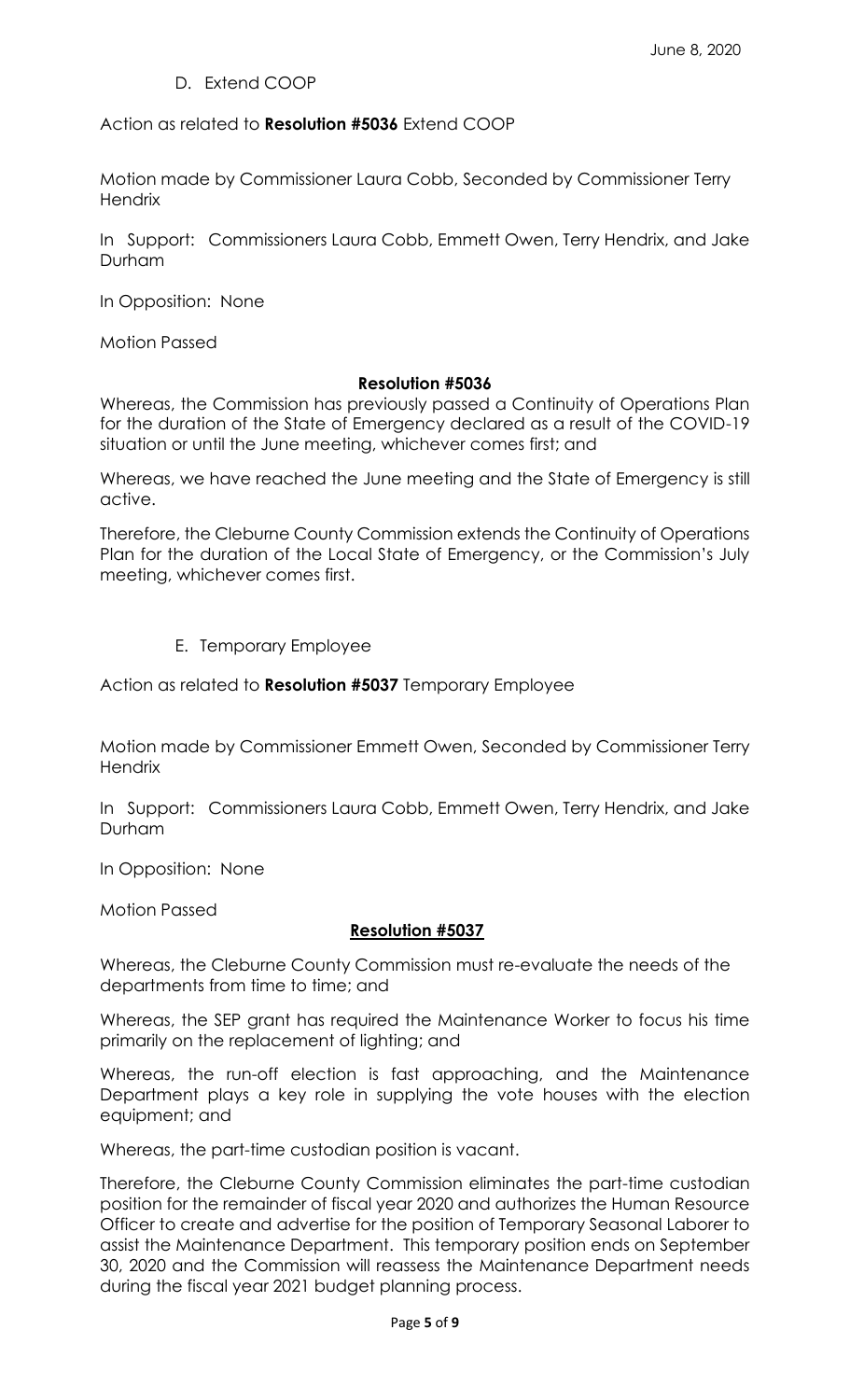# F. Prisoners Housing #6 from Consent Agenda

Action as related to Resolution **#5038** Prisoners Housing #6 from Consent Agenda

Motion made by Commissioner Jake Durham, Seconded by Commissioner Laura Cobb

Motion to table resolution until July meeting

Whereas, the Cleburne County Sheriff has historically agreed to house prisoners from surrounding municipalities; and

Whereas, this housing of municipal prisoners is a responsibility of the municipality until such time as they are convicted; and

Whereas, the housing of municipal prisoners is a common and accepted expense of any jurisdiction operating a police department.

Therefore, the Cleburne County Commission hereby authorizes the Chairman to sign the attached agreements regarding the housing of municipal prisoners for the benefit of the local Municipalities of Heflin and Ranburne.

Commissioner Emmett Owen is concerned about the increase. He believes the court fees generated from city tickets help pay jail cost`56++5665654+6564+564 s.

Mayor Rudy Rooks asks the Commission to consider gradual increases and prorating charges.

Commissioner Jake Durham asks Jail Administrator Lane Kilgore to explain fees. Jail Administrator Lane Kilgore explains that the fee is based on the cost per prisoner to operate the jail.

Commissioner Laura Cobb asks to table the discussion until next month.

Motion made by Commissioner Laura Cobb, and Seconded by Commissioner Emmett Owen

In Support: Commissioners Laura Cobb, Emmett Owen, Terry Hendrix, and Jake Durham

In Opposition: None

Motion Passed

# **Resolution #5038**

The proposed resolution for Prisoner Housing will table until the July 2020 meeting.

# **Reports from staff:**

A. County Administrator Kim Brown has no updates.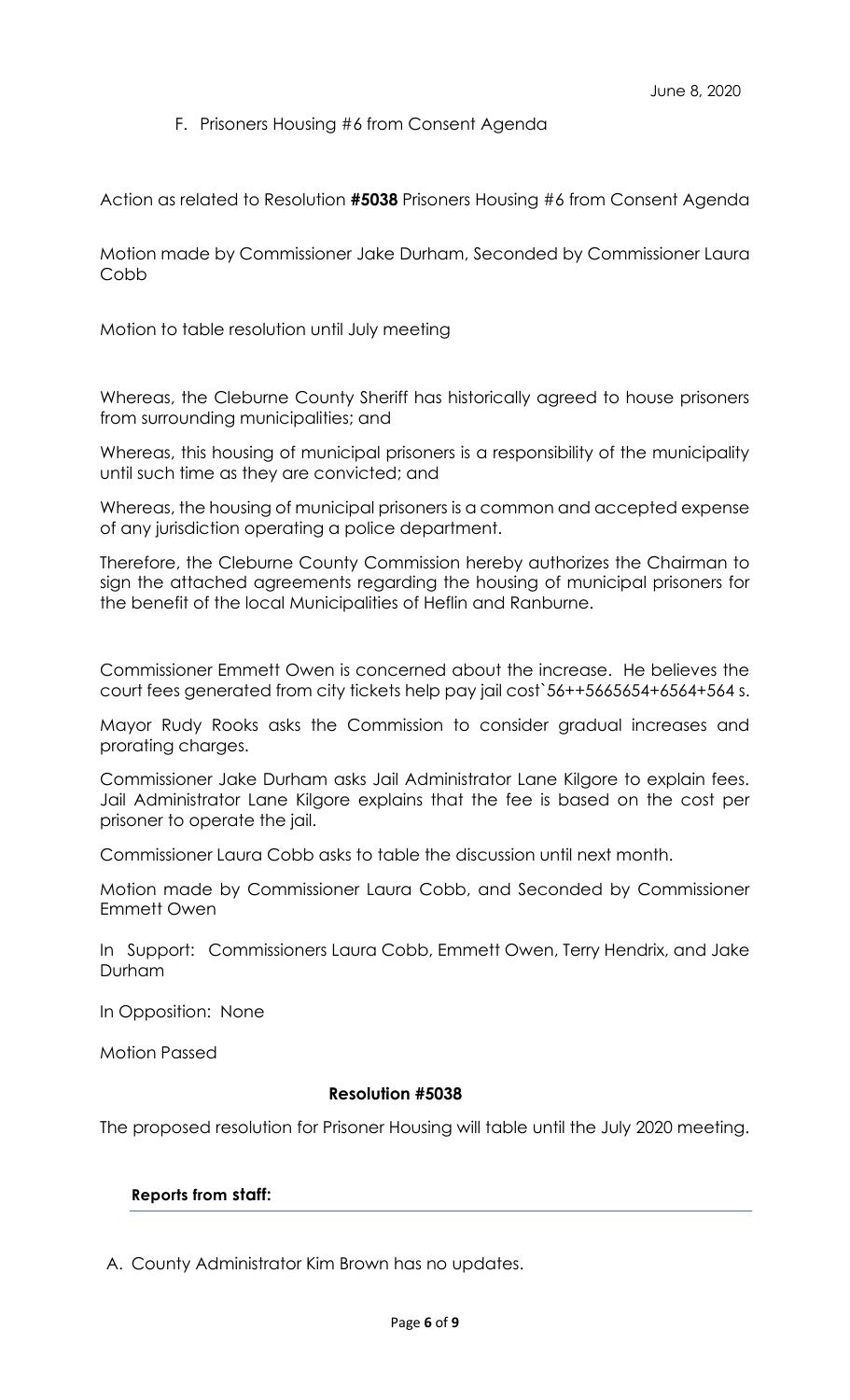B. County Engineer Lee Estes asks for clarity on the COOP and the non-essential travel. He explains that his clerk has planned to attend a software conference and she needs to know if this will be covered by county funds.

County Attorney Jason Odom states that the Department Head has the authority to discern whether travel is essential for the office.

C. County Attorney Jason Odom has no updates.

# **Old Business:**

A. Gigafy Agreement

The following is a resolution for the expansion of Broadband Internet that the Commission is proposing for adoption.

Whereas, high speed internet is a critical infrastructure need for the citizens of Cleburne County; and

Whereas Gigafy is a line of sight high speed internet provider serving Cleburne County; and

Whereas the Cleburne County Commission supports efforts of Gigafy and other high- speed internet providers to increase access to high speed internet.

Now, therefore be it resolved, that upon the request of a County Department Head, the Cleburne County Commission authorizes Commissioner Emmett Owen to approve the location of a wireless device for the purpose of providing high speed line internet service to Courthouse offices.

Be it further resolved, the Commission authorizes the County Administrator to enter into a use agreement with Gigafy for the purposes of installing a wireless device in a non-obtrusive manner, and with the understanding that all future agreements shall come before the Commission for consideration.

There is no motion for the Gigafy Agreement therefore, it dies for lack of support.

B. Commit Funds for FY21Transportation Program-Section 5311 Match

Action as related to **Resolution #5039** FY21Transportation Program-Section 5311 **Match** 

Motion made by Commissioner Laura Cobb, Seconded by Commissioner Emmett Owen

In Support: Commissioners Laura Cobb, Emmett Owen, and Jake Durham

In Opposition: Commissioner Terry Hendrix

Motion Passed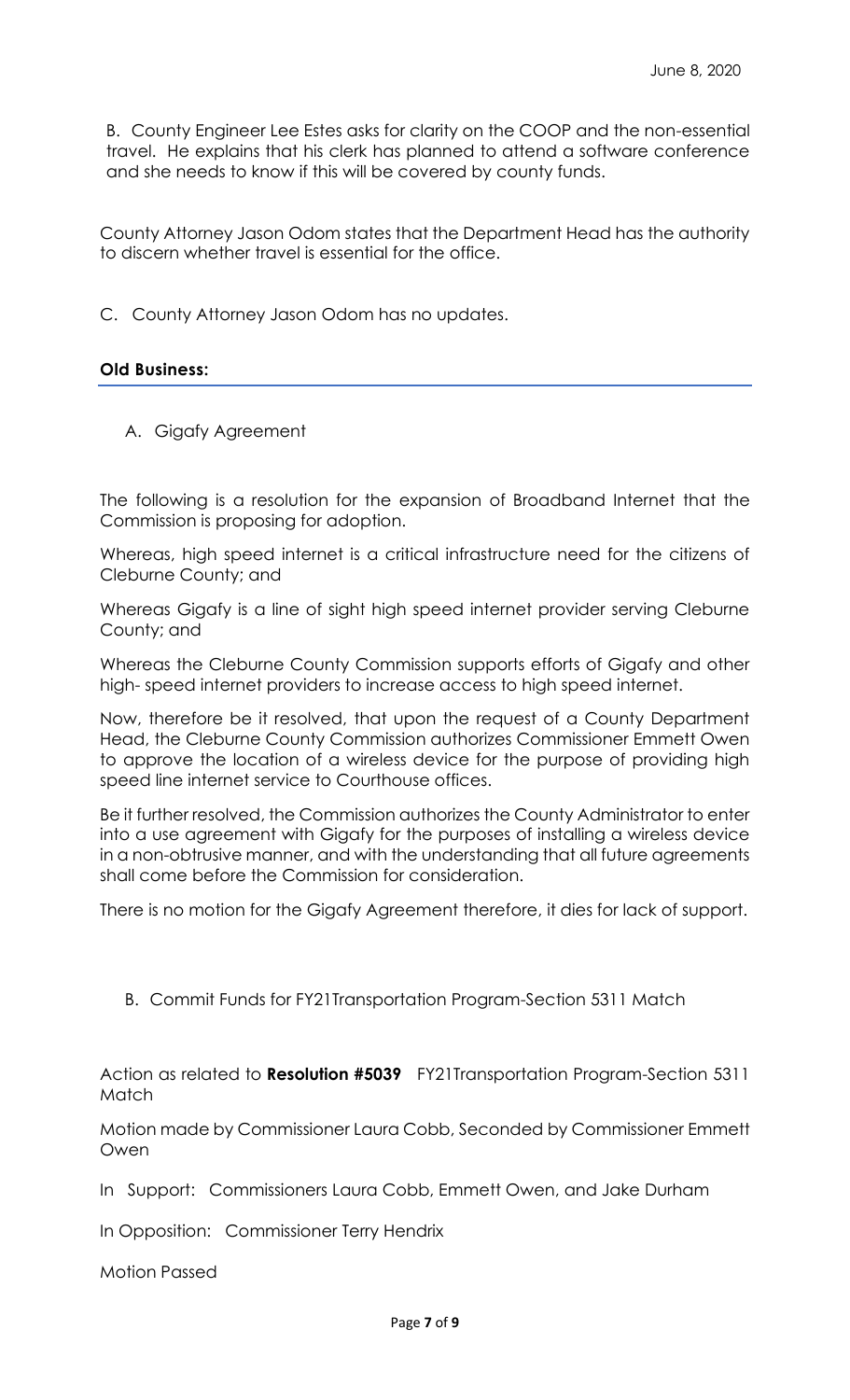#### **Resolution #5039**

Whereas, the Cleburne County Commission recognizes the need for a public transportation program; and

Whereas, the Cleburne County Commission is recognized as a member of the Cleburne County Transportation Steering Committee; and

Whereas, the Cleburne County Commission recognizes that the requirements to obtain Section 5311 funds from the Alabama Department of Transportation includes a local match of 50% for operating expenses and 20% for administration and capital expenses: and

Whereas, the Cleburne County Commission recognizes that the local match will be a shared cost with other participating municipalities being responsible for providing an appropriate allocation of local non-federal funds to secure the operating of Section 5311 Nonurbanized Area Public Transportation Program.

Now, therefore, be it resolved that the Cleburne County Commission hereby commits the amount of \$33,843 as local non-federal match for capital, administrative, and operations expenditures under Section 5311 Nonurbanized Area Public Transportation Program during Fiscal Year 2021.

Be it further resolved that the Commission Chairman is authorized to execute an agreement with the East Alabama Regional Planning and Development Commission for provision of transit services in Cleburne County and that the Chairman is also authorized to execute any certifications and assurance required in conjunction with the program.

# C. Mapping Software for Revenue Commissioner

# Action as related to **Resolution #5040**

Motion made by Commissioner Jake Durham, Seconded by Commissioner Terry **Hendrix** 

In Support: Commissioners Emmett Owen, Terry Hendrix, and Jake Durham

In Opposition: None

To Abstain: Commissioner Laura Cobb

Motion Passed

# **Resolution #5040**

Whereas, the Cleburne County Commission has asked to approve all purchase orders over \$15,000.

Therefore, the Cleburne County Commission hereby approves the following requests:

#### Cleburne County Revenue Commissioner

Mapping Software – conversion, Flagship with ESRI software / ARC GIS \$17,500